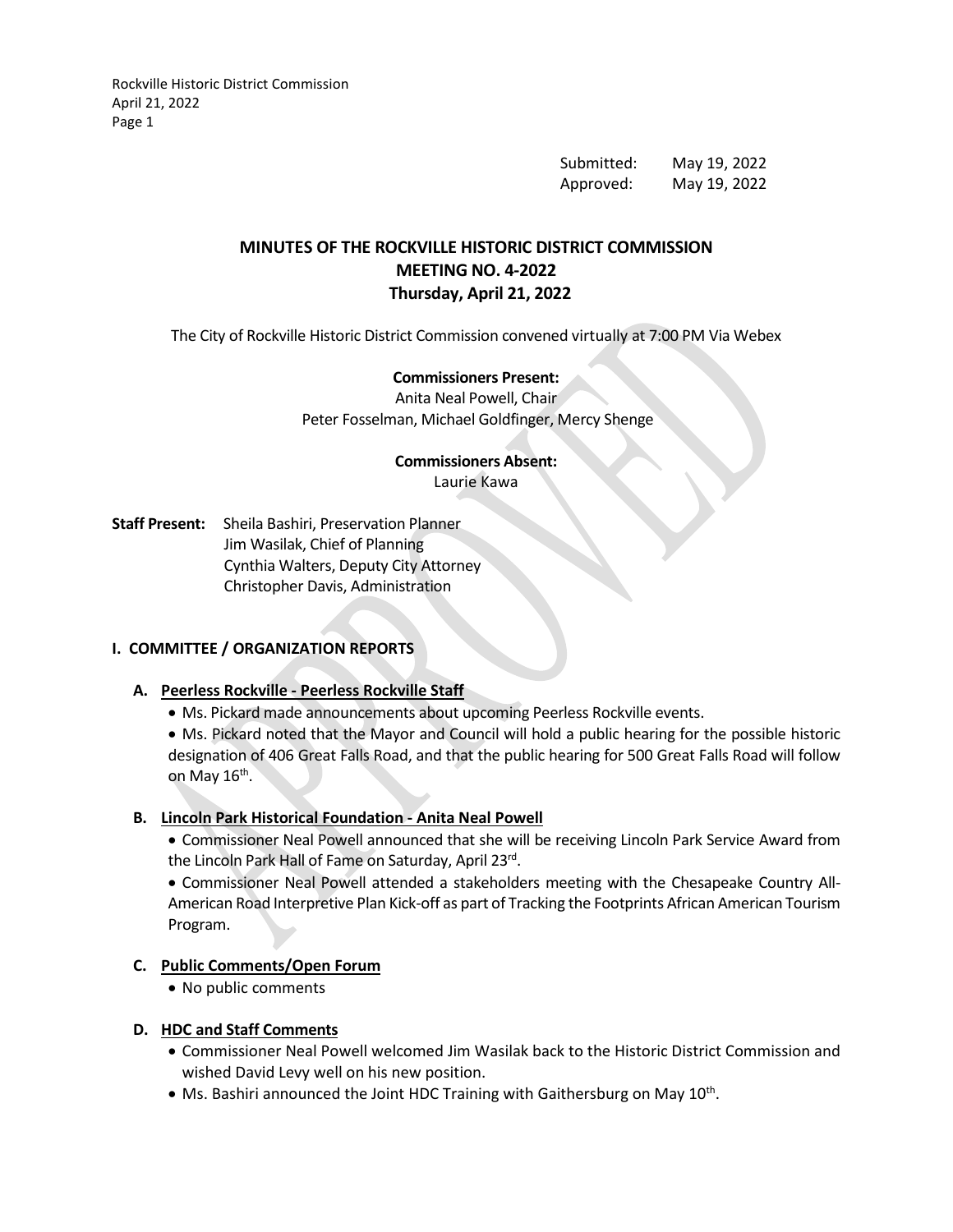Rockville Historic District Commission April 21, 2022 Page 2

#### **FURTHER DISCUSSION**

April 21, 2022. Agenda Item I [https://rockvillemd.granicus.com/MediaPlayer.php?view\\_id=2&clip\\_id=4531](https://rockvillemd.granicus.com/MediaPlayer.php?view_id=2&clip_id=4531) Video time stamp 01:50

#### **II. CONSENT AGENDA**

*Consent Agenda items may be approved per the Staff Report without discussion. However, any person may request that the Chair remove an item from the Consent Agenda for discussion and public comments before the vote.*

- **A. APPROVAL OF MINUTES:** March 17, 2022
- **B. REVIEW AND ACTION - MONTGOMERY COUNTY HISTORIC PRESERVATION TAX CREDIT APPLICATIONS:**

#### **TAX CREDIT HDC2021-01027**

**Applicant:** Americana Centre **Address:** 118 Monroe Street **Request:** Historic Tax Credit Application

## **Commissioner Fosselman moved to approve the Consent Agenda as presented.**

## **RESULT: APPROVED [UNANIMOUS]**

**MOTION:** Commissioner Fosselman **SECOND:** Commissioner Shenge **IN FAVOR:** Commissioners Neal Powell, Fosselman, Goldfinger, and Shenge

## **FURTHER DISCUSSION**

April 21, 2022. Agenda Item II [https://rockvillemd.granicus.com/MediaPlayer.php?view\\_id=2&clip\\_id=4531](https://rockvillemd.granicus.com/MediaPlayer.php?view_id=2&clip_id=4531) Video time stamp 09:35

#### **III. EVALUATION OF SIGNIFICANCE**

**A. HDC 2022-01063**

**Applicant:** Phillip Jenkins **Address:** 315 Baltimore Road **Request:** Evaluation of Significance (Demolition Proposed).